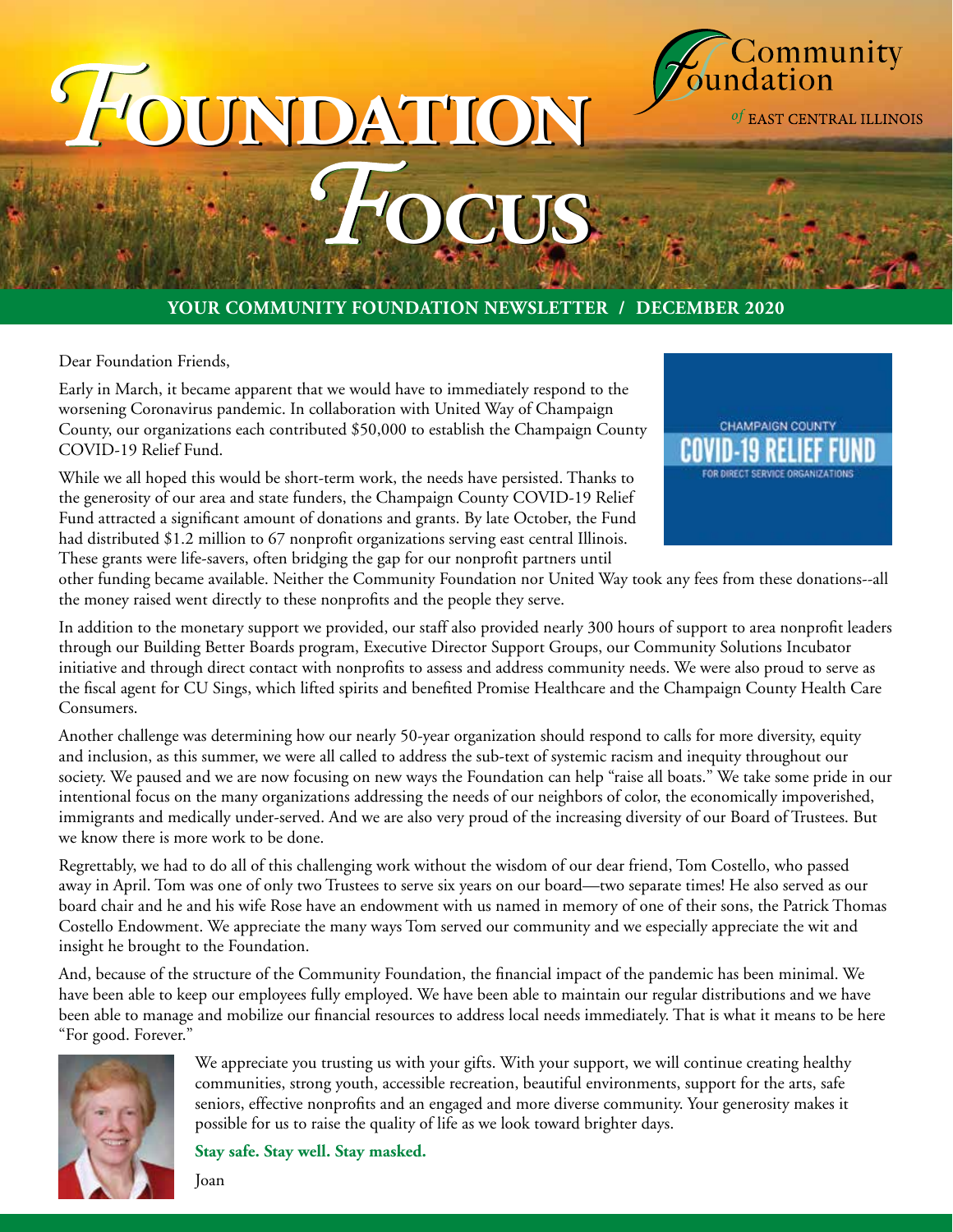

#### **BOARD OF TRUSTEES**

Trina Wright-Dixon **CHAIR** Austin Hill

VICE CHAIR

Debra Hirschi **SECRETARY** 

Deb Klein TREASURER

Joe Lamb PAST CHAIR

Denise Bates Jon Coffman Michelle Gonzales Wynne Korr Beth Mathews Terra Mullins Mike Royse Joe Stovall Kandace Turner

Joan M. Dixon PRESIDENT & CEO

Helen Levin\* HONORARY TRUSTEE \*deceased



**Community Foundation of East Central Illinois** 307 W. University Ave. Champaign, IL 61820 217-359-0125 info@cfeci.org www.cfeci.org

The CFECI is a 501(c) (3) organization. All donations are tax deductible to the full extent of the law.

The Community Foundation also publishes bi-monthly e-newsletters throughout the year. To receive our e-newsletters, please subscribe at **www.cfeci.org.**

## **Community Impact Powered by YOUR Philanthropy**

As the size of our available granting dollars has grown, our distribution strategy has evolved to reflect our commitment to using our donors' dollars wisely to make sustainable differences in each of the nine counties we serve. We believe the combination of grants and scholarships we offer serve as tools that will yield measurable and lasting impact results from our investment. This year, we were able to increase the funds available for our annual Community Commitment Grants to \$100,000. After listening to the needs of our local nonprofit partners, we also made some changes to the parameters of our granting guidelines.

Since 1972, the Community Foundation's total assets have grown from \$1,300 to nearly \$27 million. This growth in well-managed endowed funds and other assets has allowed the Community Foundation to make more than \$1 million in distributions annually for several years. This year, the Community Foundation was also able to award nearly \$53,000 in scholarships to area students.

#### **Community Commitment Grants** are funded by endowed funds.

Boys and Girls Club of Danville, Channing-Murray Foundation, Community Resource and Counseling Center, Cunningham Children's Home, Dwelling Place of Vermilion County, Family Service of Champaign County, FirstFollowers Reentry Program, Habitat for Humanity of Champaign County, Homestead Corporation, Hoopeston Multi Agency Services, Mahomet Area Youth Club, Peace Meal Senior Nutrition Program, The Salvation Army of Vermilion County, Sola Gratia Farm, Survivor Resource Center, Urbana Neighborhood Connections Center, Urbana Parks Foundation, Wesley Food Pantry, Willow Tree Missions and Women in Need Recovery.



*"With this grant, we were able to purchase a box truck used to deliver fresh veggies to our customers at farmers' markets, restaurants and to our CSA members. The truck has also helped us bring our veggies for donation and distribution to free markets in partnership with CUPHD and Carle/CU City Farms."* **— Sola Gratia Farms**

**Scholarships** are funded by endowed scholarship funds.

**Ayers Family:** Alexis Jones, **Tom Tracy Memorial Farm Credit Illinois Family:** Cassidi Collins, Britni Gortner, Sidney Hood, Cody Johnston, Noah Lintker, Natalie Mitchell, Abigail Repking, Andrew Rhode, David Rhode, Alexander Waldinger, Delaney Wheeler, Lauryn Wright, **Charlie Due Baseball:** Connor Milton, **Ida Hack:** Mara Pletcher, Andrea Penrose, Charles Moore, **Kathy Murphy:** Sophia Urban, Kyle Kinnamon, **Christine & Lucien Nesbitt:** Kia Southerland, Angela Xu, **James Sisk:** Liara Aber, Andrew Diep, **Clif Rocks!:** Angela Xu, Virginia Kirby, **Kenneth Freeland:** Kaitlyn Fink, **Dana Buerkett:** Samantha Drollinger, Jennifer Lim



*"These funds have substantially reduced my debt and associated stress as I continue along my career path. Fortunately, I will (finally) move on to paid work next year. I feel truly blessed that my dad is fortunate enough to work at a place that treats its employees and their families so well!"*

**—David Rhode, a 4th-year medical student at the University of Illinois College of Medicine at Chicago, recipient of the Tom Tracy Memorial Farm Credit Illinois Family Scholarship.**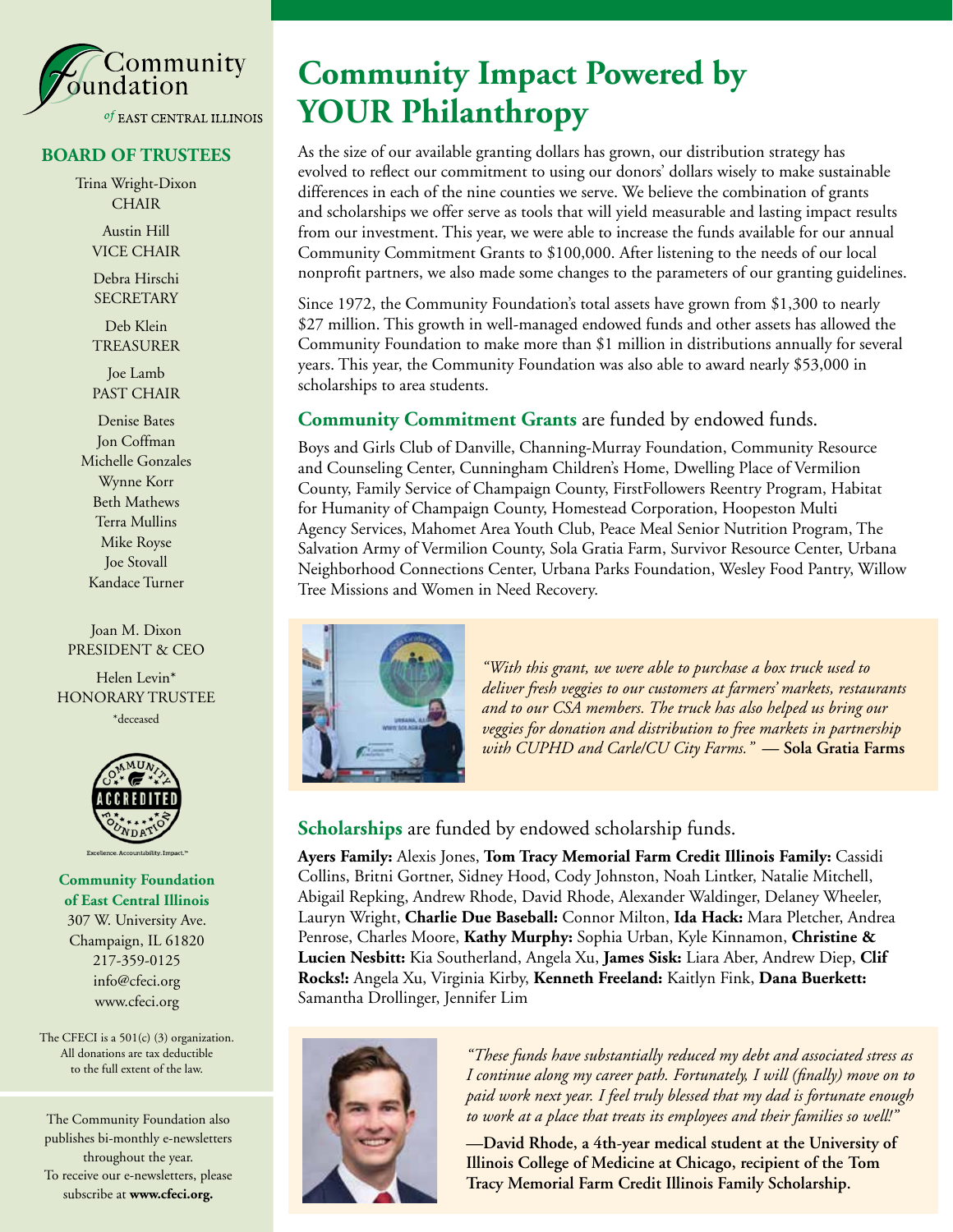

# **Leaving a Legacy for the Future How Your Endowment Fund Grows**

Endowment funds offer donors the ability to create their charitable legacy. By establishing an endowed fund with our Community Foundation today, you will support our community for generations.

The power of an endowment is in its continuity. Your gift is preserved in perpetuity, with the funds pooled for maximum benefit and invested to achieve long-term growth. The principal of your fund is invested and protected while a portion of its earnings is distributed annually according to your wishes—continuing your tradition of charitable giving forever. After ten years, a \$100,000 gift will distribute more than \$30,662 to charitable organizations while its balance continues to grow to \$135,713, increasing the amount available for distributions each year.

Your gift can be large or small, outright or planned. Please let us help you with your charitable giving. We know our local community. We share your interests. We can help you achieve superior tax benefits and we will make set-up and administration of your fund easy.

#### **Angie Hatfield Marker, VP of Development**

*Please consider defining your legacy by establishing an endowed fund with our Community Foundation. For more information or to start an endowed fund with the Community Foundation, call us at (217) 359-0125.*





## **Perpetual Support for Your Community**

The Legacy Society recognizes all who have notified us that they have included the Community Foundation in their estate documents or other deferred giving plan. This Society represents the perpetual support these individuals will provide for east central Illinois through the Community Foundation.

We invite all community members to consider leaving a legacy gift through the Community Foundation of East Central Illinois.

Joining our Legacy Society is easy—it requires just two steps.

- 1. Include the Community Foundation in your estate plan through your will or trust or make a contribution via a charitable gift annuity, life insurance, retirement fund assets or a charitable remainder or lead trust.
- 2. Inform us that you have made these arrangements and let us know if you would like your name included in future listings of the Legacy Society, or if you would like to be included in future meetings and gatherings. We are happy to respect your wishes if you would like to participate anonymously.



As a beneficiary of your deferred gift, the Community Foundation is charged with the legal and fiduciary responsibility of carrying out your wishes. The Community Foundation is committed to recognizing and addressing community needs and identifying high-impact funding opportunities. Our permanence, flexibility and expertise allow us to help you "put your money where your heart is," perpetually.